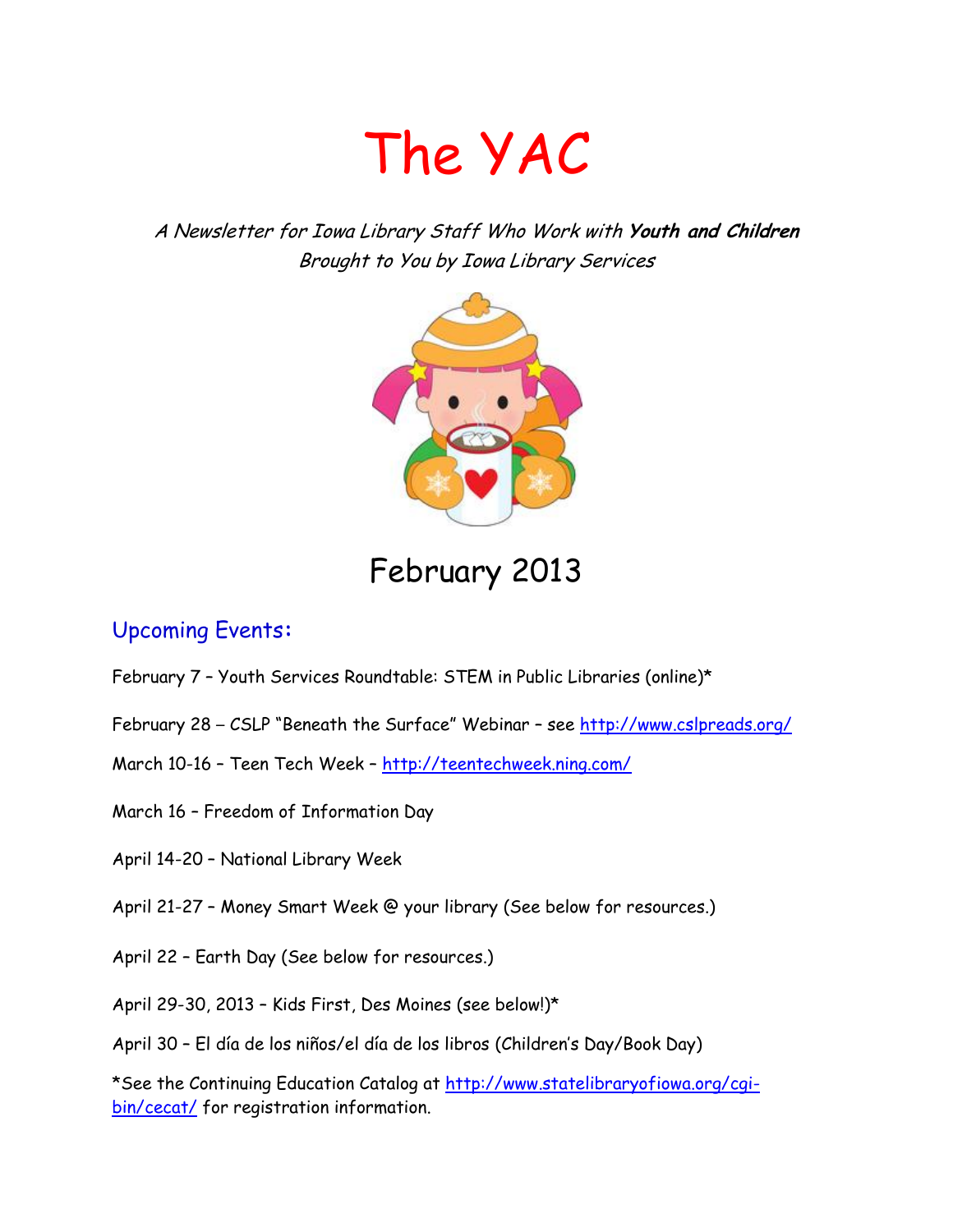#### **Occasions for Special Displays/Program Themes to Plan for in April**:

- Poetry Month
- 6 The North Pole was discovered in 1898
- 12 Birthday of Beverly Cleary and Gary Soto
- 14-20 National Library Week
- 22 Earth Day
- 26 Arbor Day and National Pretzel Day
- 29 National Zipper Day
- 30 Día de los niños/día de los libros (see [http://dia.ala.org/\)](http://dia.ala.org/)

#### Register Now for Kids First

The Kids First registration form is now available on the Iowa Library Services/State Library of Iowa website at: [http://www.statelibraryofiowa.org/ld/t](http://www.statelibraryofiowa.org/ld/t-z/youthservices/kidsfirst%202011/kids-first-2013/kids-first-2013-registration/view)[z/youthservices/kidsfirst%202011/kids-first-2013/kids-first-2013-registration/view](http://www.statelibraryofiowa.org/ld/t-z/youthservices/kidsfirst%202011/kids-first-2013/kids-first-2013-registration/view)

To register for Kids First, please download and print the registration form. Complete the last page of the form and mail to us with your payment. The fees this year are \$45.00 for one day, \$90.00 for two days. This includes all events and lunch for the day or days for which you register.

The cost of the hotel is separate. Rooms are available for \$55.00/night at the Ramada Tropics Resort and Conference Center in Urbandale. The telephone number to call for reservations is on the first page of the registration form. And parking is free at the hotel.

The Ramada Tropics Resort and Conference Center is conveniently located at 5000 Merle Hay Road in Urbandale, Iowa. This is immediately south of I-80/35. Attendees will not have to drive into downtown Des Moines (unless you want to for dining or shopping in the East Village or Court Street areas). There are many reasonably priced restaurants near the hotel, and the Merle Hay Shopping Center is a short drive south.

Please note: **Registration for Kids First is done by mailing in the registration form with your payment, not through the Iowa Library Services Continuing Education Catalog.**

I hope to see many of you at the conference. We have lined up some wonderful speakers this year, and information about special events at the conference will be sent out soon. Those will include a craft area, a silent auction (sponsored by the Youth Services Subsection of the Iowa Library Association), and a storytelling festival on Monday night.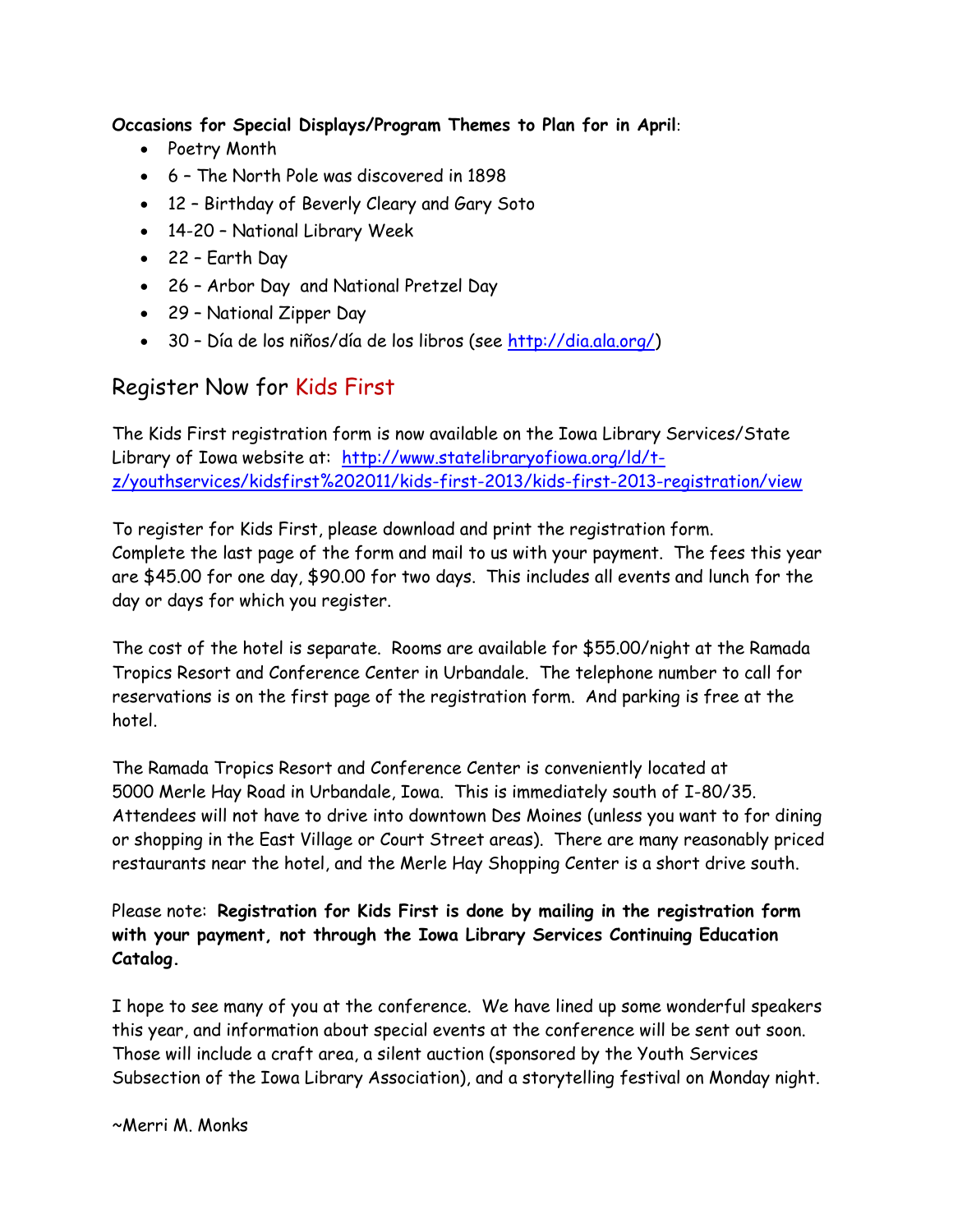### Altered Books at Kids First

Kids First participants are invited to create an altered book to bring along for display and entry in a contest in the Craft Room. Your altered book may be as simple or as elaborate as you wish – pick a weeded book and use it as a journal, a diary, a scrapbook, or a work of art. There are no special rules for this contest – any materials may be added and any tools



may be used to alter your book. Decorate with rubber stamps or stickers; add pockets or ribbons! Need ideas? Search online for "altered books." Pinterest has loads of examples! You might also research "blackout poems."

Some additional ideas: 1) Have your own altered book contest with your teen group and bring along the winning entry. 2) Just bring along a weeded book and spend some time creating an altered book in the craft room at the conference.

To give us an idea of how many entries to expect, please e-mail Sue Gruber at [sue.gruber@lib.state.ia.us](mailto:sue.gruber@lib.state.ia.us) with your name and the name of your library if you plan to participate.

#### Speaking of Kids First . . .

•These are some of the speakers who will be joining us:

- Dr. Dipesh Navsaria, M.D. -- [http://www.navsaria.com/home/About\\_Me.html](http://www.navsaria.com/home/About_Me.html)
- Dori Hillestad Butler -- <http://www.kidswriter.com/>
- John Corey Whaley -- <http://www.johncoreywhaley.com/>
- Trent Reedy -- <http://www.trentreedy.com/>

•The Youth Services Subdivision of the Iowa Library Association will host a **silent auction**  at Kids First. The money raised is used to fund speakers at the ILA Annual Conference held each year in the fall.

To donate an item for the auction, please e-mail Katie at [kdreyer@cityofpella.com](mailto:kdreyer@cityofpella.com) (or phone 641.628.4268 ext. 14) by April  $15^{th}$ !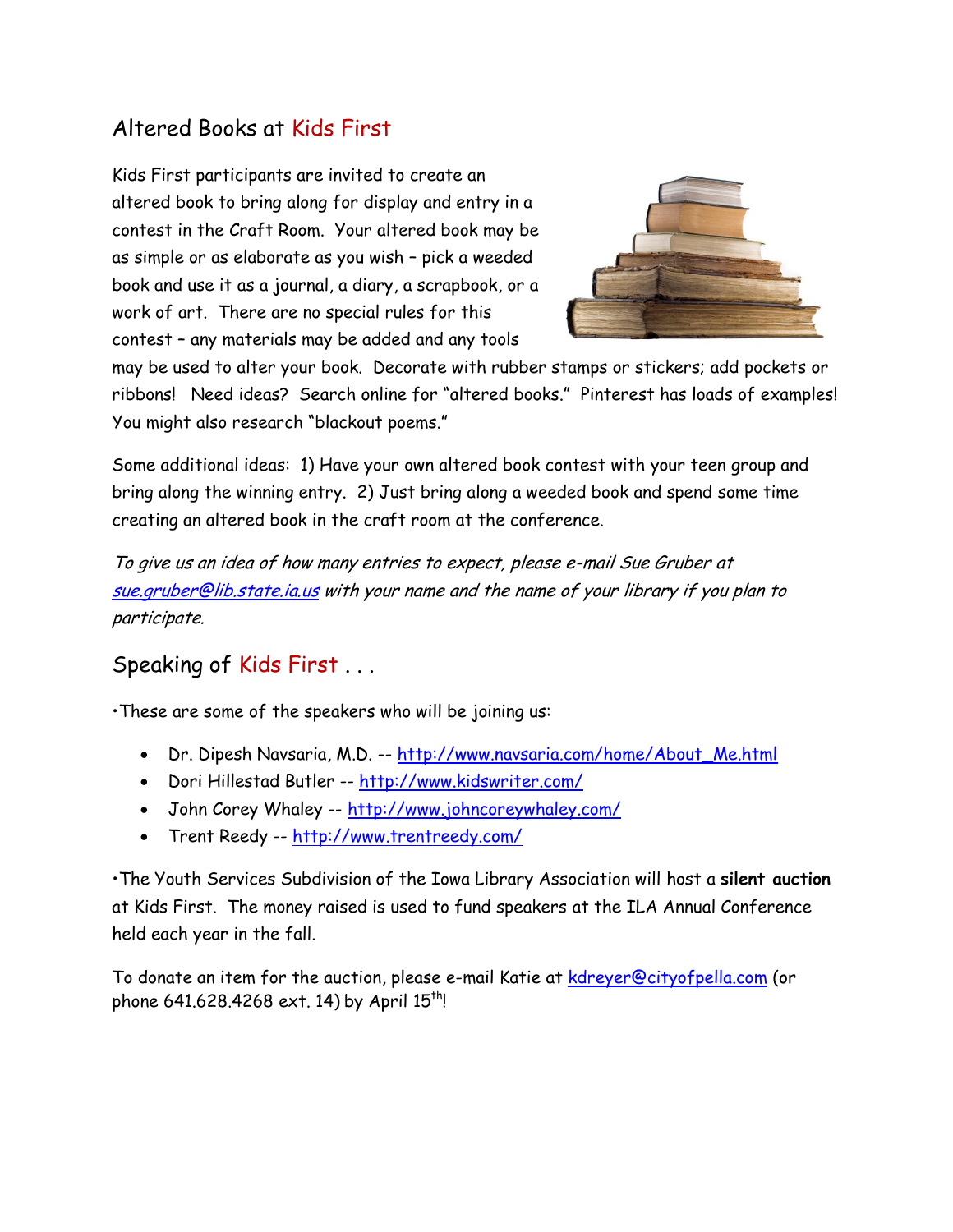## Blank Park Zoo and Summer Library Programs

Blank Park Zoo is excited to bring live animals to visit your library this summer and provide a hands-on, interactive, educational experience for children! The live animal programs for Summer 2013 have been released and are designed to match the reading program theme of "Dig Into Reading." Please visit the following link in order to review the zoo programs offered this summer: [http://www.blankparkzoo.com/en/education/libraries.cfm.](http://www.blankparkzoo.com/en/education/libraries.cfm)



In order to schedule a zoo visit to your library, please call Blank Park Zoo's Education Department at 515-974-2559 or email Samantha at [sjdunn@blankparkzoo.org.](mailto:sjdunn@blankparkzoo.org) Summer dates fill quickly, so please book early. Libraries located over 35 miles from the zoo are encouraged to coordinate dates/times of zoo visits with other libraries in the area in order to share mileage charges. Mileage fees can be split between multiple libraries in the same region.

Blank Park zoo is also happy to provide free zoo passes to libraries for the 2013 Summer Reading Program. Zoo passes are intended to be used as rewards for children's reading accomplishments, and we ask that only one pass is rewarded for each child prize winner. We would appreciate it if the passes are given out in the latter half of the summer, toward the end of the summer reading program. Blank Park Zoo hopes that these passes are a valuable addition to your reading program and that libraries have a very successful summer. For Blank Park Zoo passes, please contact Doreen Buls at the Iowa Library Services Central District Office. You can reach Doreen at 866-642-7917 or via e-mail at [doreen.buls@lib.state.ia.us.](mailto:doreen.buls@lib.state.ia.us)

~Merri M. Monks, Youth Services Consultant, Iowa Library Services

# El día de los niños/el día de los libros (Children's Day/Book Day)



El día de los niños/el dia de lost libros – known as "Día" for short – is celebrated on April 30<sup>th</sup>. The event began in 1996 when author Pat Mora came up with the idea of linking the "Childrens Day" celebration popular in Latin America to literacy and bilingualism.

You can host a celebration – big or small -- at your library! Many libraries celebrate on the Saturday or Sunday nearest to April  $30<sup>th</sup>$ .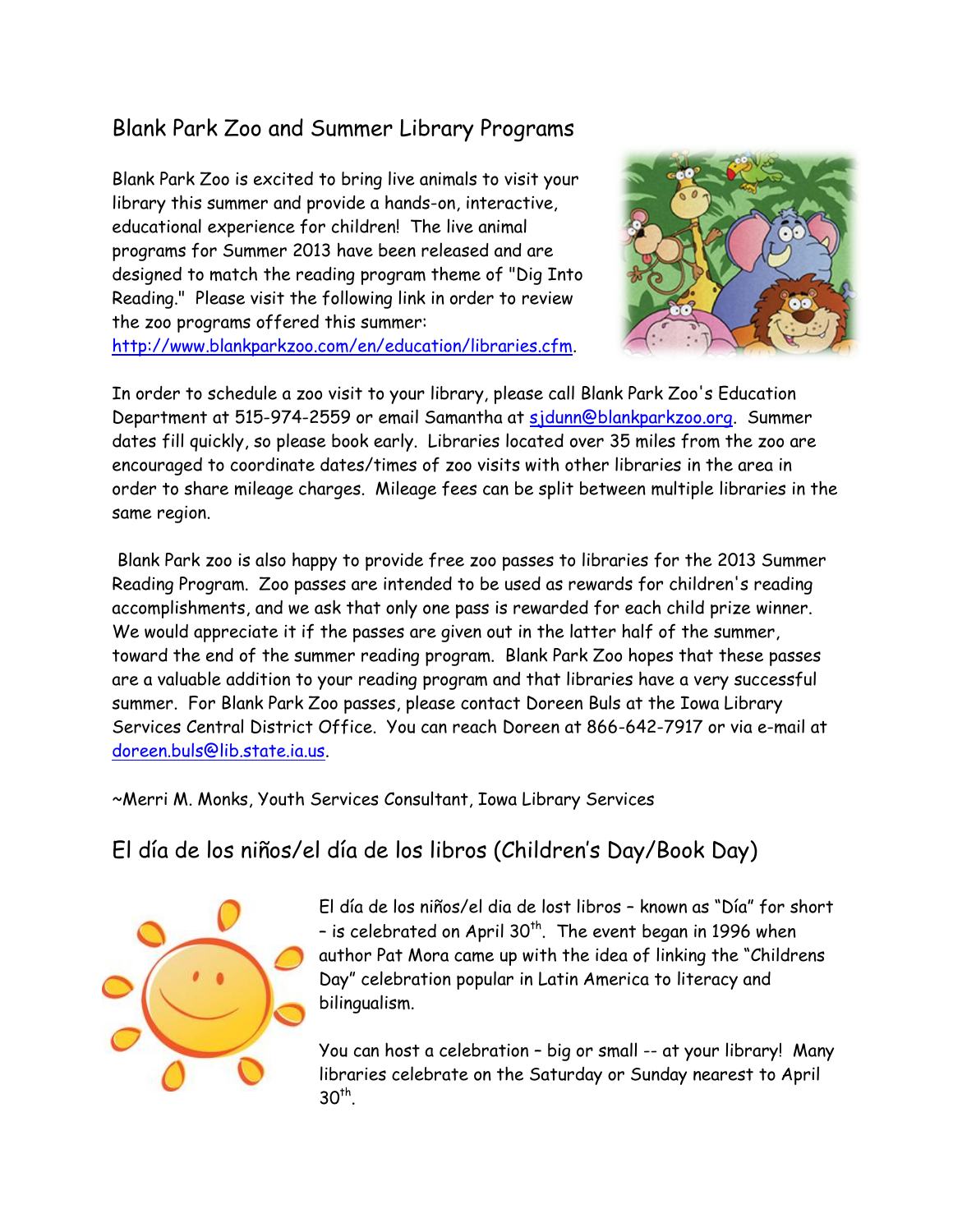Resources:

- Reading Rockets -- [http://www.readingrockets.org/calendar/dia/.](http://www.readingrockets.org/calendar/dia/)
- Book Fiesta by Pat Mora (picture book available through SILO interlibrary loan.)
- The Association of Library Services to Children, a division of the American Library Association, is inviting you to submit your 2013 El día de los niños/El día de los libros (Children's Day/Book Day) programs in the 2013 National Día Program Registry [\(http://cs.ala.org/websurvey/alsc/dia/index.cfm\)](http://cs.ala.org/websurvey/alsc/dia/index.cfm).

By registering your Día program in the national registry, you're helping to build a national database that showcases all types and sizes of Día programming. The information will display on the website, in both the map and database format, allowing you to share program information with other librarians and the public interested in learning more about Día programs happening around the country. Libraries that register will also receive Día stickers and bookmarks (while supplies last). Learn more about planning your celebration on the official Día website: [http://dia.ala.org/.](http://dia.ala.org/)

#### Money Smart Week® Resources for Kids

Money Smart Week $^\circ$  is a public awareness campaign designed to help consumers better manage their personal finances. This year, the event will take place on **April 20 – 27**. The following resources are available to help you promote financial literacy with your younger patrons.

- Money as You Grow:<http://www.moneyasyougrow.org/>
- Money as You Grow book list from ALA: [http://www.ala.org/alsc/money-you-grow](http://www.ala.org/alsc/money-you-grow-book-list)[book-list](http://www.ala.org/alsc/money-you-grow-book-list)
- Money Smart Kids: [http://www.moneysmartweek.org/msw\\_kids](http://www.moneysmartweek.org/msw_kids)

A Few Books for Display:

- Lunch Money by Andrew Clements.
- The Everything Kids' Money Book: Earn It, Save It, and Watch It Grow! By Brette McWhorter Sember.
- A \$mart Girl's Guide to Money: How to Make It, Save It, and Spend It by Nancy Holyoke.
- One Hen: How One Small Loan Made a Big Difference by Katie Smith Milway.
- The Pickle Patch Bathtub by Frances Kennedy. (A good read-aloud, too.)
- Lawn Boy by Gary Paulsen.